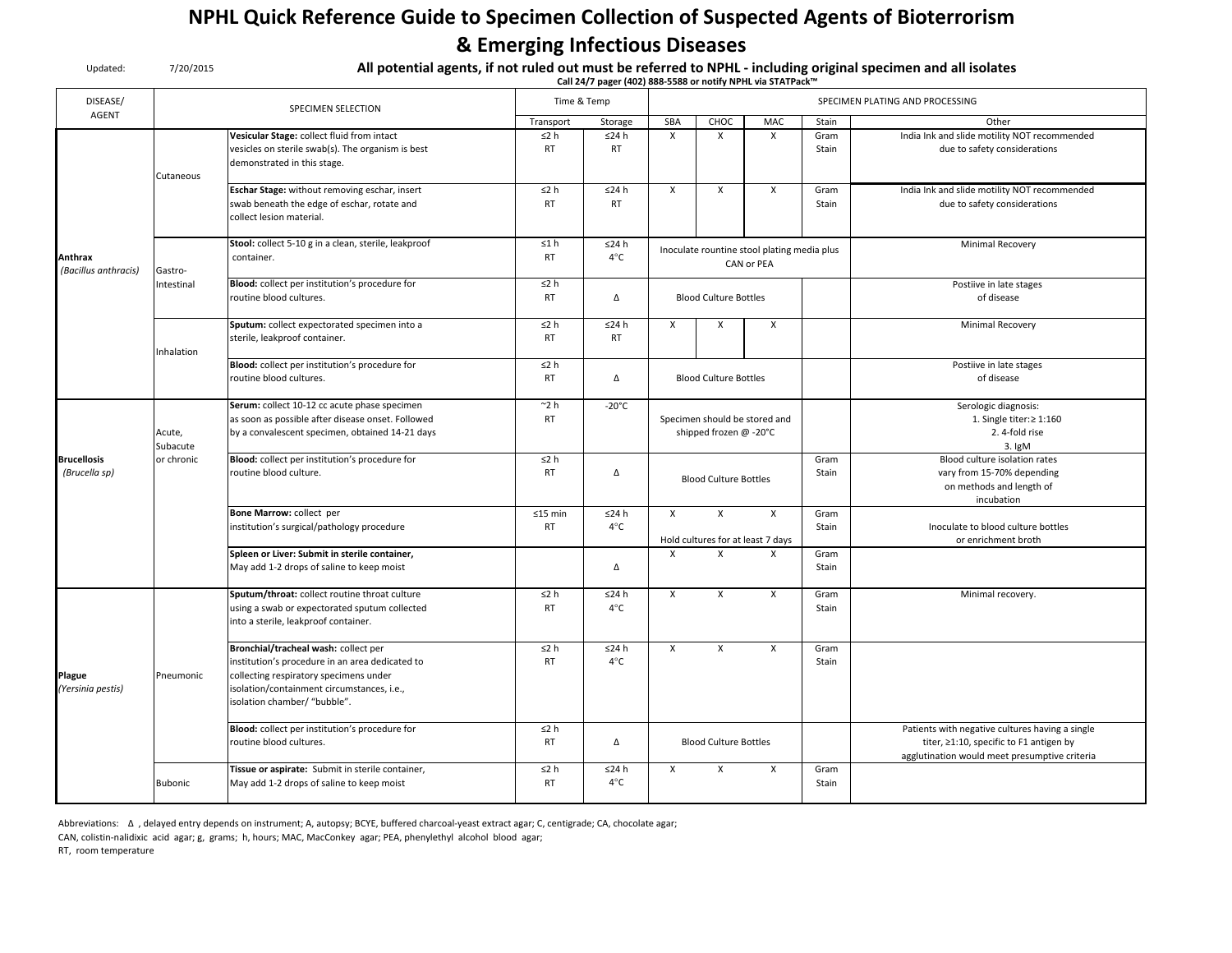| DISEASE/                                        |           | <b>SPECIMEN SELECTION</b>                                                                                                                                                                                                                                                                                                                                         |                         | Time & Temp<br>SPECIMEN PLATING AND PROCESSING |              |                                                         |              |               |                                                                                  |
|-------------------------------------------------|-----------|-------------------------------------------------------------------------------------------------------------------------------------------------------------------------------------------------------------------------------------------------------------------------------------------------------------------------------------------------------------------|-------------------------|------------------------------------------------|--------------|---------------------------------------------------------|--------------|---------------|----------------------------------------------------------------------------------|
| <b>AGENT</b>                                    |           |                                                                                                                                                                                                                                                                                                                                                                   | Transport               | Storage                                        | SBA          | CHOC                                                    | MAC          | Stain         | Other                                                                            |
|                                                 |           | Sputum/throat: collect routine throat culture<br>using a swab or expectorated sputum collected<br>into a sterile, leakproof container.                                                                                                                                                                                                                            | $\leq$ 2 h<br><b>RT</b> | ≤24 h<br>$4^{\circ}$ C                         | $\mathsf{X}$ | $\mathsf{X}$                                            | $\times$     | Gram<br>Stain | Minimal recovery.<br>Add BCYE plate                                              |
|                                                 |           | Bronchial/tracheal wash: collect per<br>institution's procedure in an area dedicated to<br>collecting respiratory specimens under<br>isolation/containment circumstances, i.e.,<br>isolation chamber/ "bubble".                                                                                                                                                   | $\leq$ 2 h<br><b>RT</b> | ≤24 h<br>$4^{\circ}$ C                         | $\mathsf{X}$ | $\mathsf{x}$                                            | $\times$     | Gram<br>Stain | Add BCYE plate                                                                   |
| <b>Tularemia</b><br>(Francisella<br>tulerensis) | Pneumonic | Blood: collect per institution's procedure for<br>routine blood cultures.                                                                                                                                                                                                                                                                                         | $\leq$ 2 h<br><b>RT</b> | Δ                                              |              | <b>Blood Culture Bottles</b>                            |              | Gram<br>Stain | Delayed entry<br>may depend on instrument                                        |
|                                                 |           | Biopsy, tissue, scrapings, aspirate or swab: Submit<br>in sterile container. For small tissue samples add<br>several drops of sterile normal saline to keep<br>tissue moist. Swabs are collected by obtaining<br>firm sample of advancing margin of the lesion.<br>Place swab in transport package to keep swab moist<br>with the transport medium inside packet. | $\leq$ 2 h<br><b>RT</b> | $\leq$ 24 h<br>$4^{\circ}$ C                   | $\mathsf{X}$ | $\mathsf{x}$                                            | $\times$     | Gram<br>Stain |                                                                                  |
|                                                 |           |                                                                                                                                                                                                                                                                                                                                                                   |                         |                                                |              |                                                         |              |               |                                                                                  |
|                                                 |           | Blood or Bone Marrow: collect using standard<br>automated blood culture system per institution's procedure for<br>routine blood culture.                                                                                                                                                                                                                          | $\leq$ 2 h<br><b>RT</b> | Δ                                              |              | <b>Blood Culture Bottles</b>                            |              | Gram<br>Stain | Delayed entry<br>may depend on instrument                                        |
| Glanders &                                      |           | Sputum/Bronchial: collect into sterile leakproof container                                                                                                                                                                                                                                                                                                        | $\leq$ 2 h<br><b>RT</b> | $\leq$ 24 h<br>$4^{\circ}$ C                   | $\mathsf{X}$ | $\mathsf{x}$                                            | $\mathsf{x}$ | Gram<br>Stain |                                                                                  |
| Melioidosis                                     |           | Abscess material and wounds: tissue aspirate,<br>tissue fluid preferred to swab alternative                                                                                                                                                                                                                                                                       | $\leq$ 2 h<br><b>RT</b> | ≤24 h<br>$4^{\circ}$ C                         | X            | X                                                       | $\times$     | Gram<br>Stain |                                                                                  |
| <b>Burkholderia</b><br>mallei &                 |           | Urine:                                                                                                                                                                                                                                                                                                                                                            | $\leq$ 2 h<br><b>RT</b> | ≤24 h<br>$4^{\circ}$ C                         | $\times$     | $\mathsf{X}$                                            | $\mathsf{x}$ | Gram<br>Stain |                                                                                  |
| pseudomallei                                    |           | Serum: collect (≥1 ml) acute phase specimen<br>as soon as possible after disease onset. Followed<br>by a convalescent specimen, obtained 14-21 days.<br>Specimens should be collected if serologic diagnosis<br>is available in the United States.                                                                                                                |                         |                                                |              | Specimen should be stored and<br>shipped frozen @ -20°C |              |               | Serologic diagnosis:<br>1. Single titer: $\geq 1:160$<br>2.4-fold rise<br>3. IgM |

Abbreviations: ∆ , delayed entry depends on instrument; A, autopsy; BCYE, buffered charcoal-yeast extract agar; C, centigrade; CA, chocolate agar;

CAN,colistin-nalidixic acid agar; g, grams; h, hours; MAC, MacConkey agar; PEA, phenylethyl alcohol blood agar;

RT, room temperature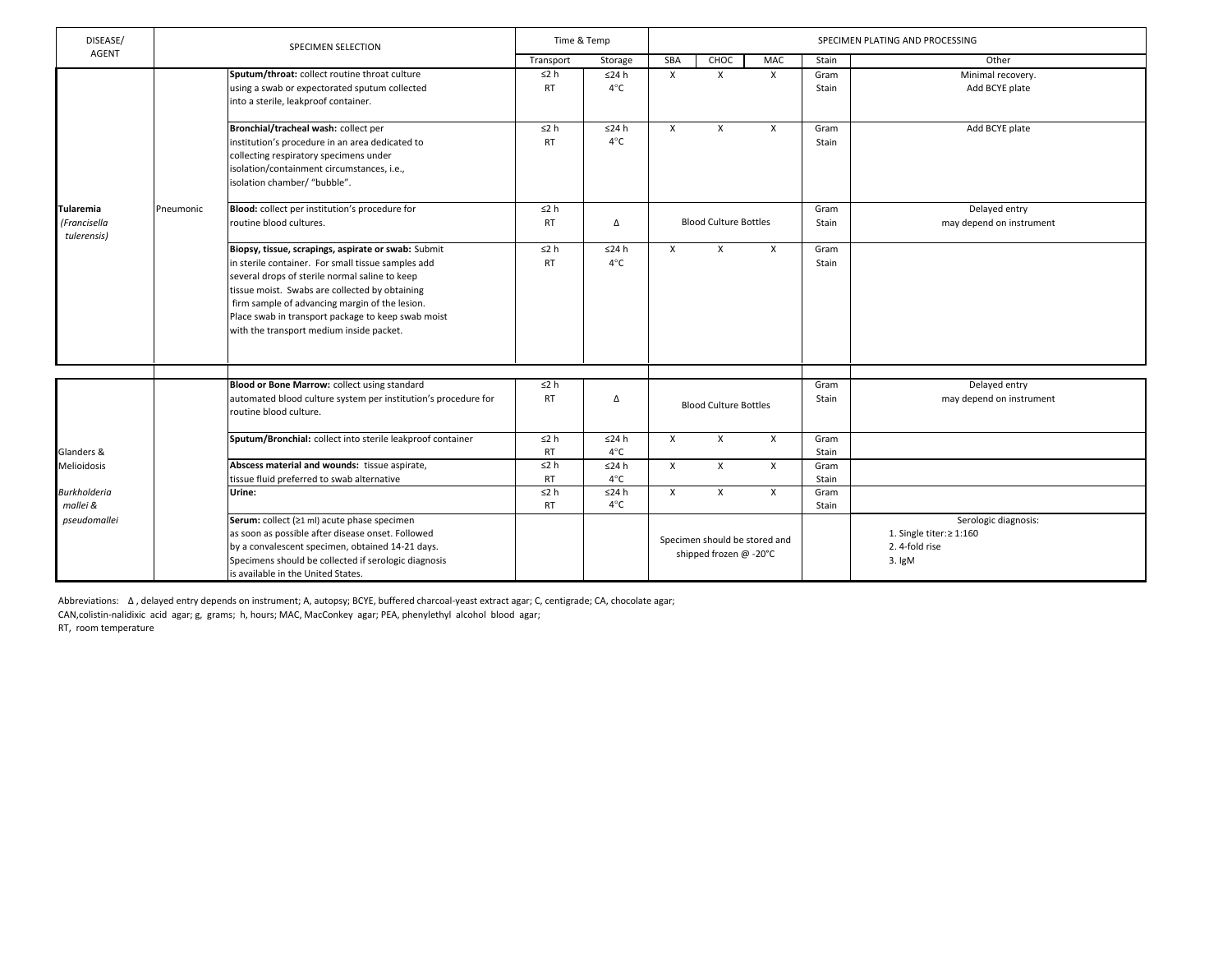## NPHL Quick Reference Guide to Specimen Collection of Unknown Virus

| DISEASE/                               |      | <b>SPECIMEN SELECTION</b>                                                                                                                                                 | Time & Temp                     |                                          | SPECIMEN PLATING AND PROCESSING                                                                                                                                                                  |
|----------------------------------------|------|---------------------------------------------------------------------------------------------------------------------------------------------------------------------------|---------------------------------|------------------------------------------|--------------------------------------------------------------------------------------------------------------------------------------------------------------------------------------------------|
| <b>AGENT</b>                           |      |                                                                                                                                                                           | Transport                       | Storage                                  |                                                                                                                                                                                                  |
|                                        |      | Serum: Collect serum as soon as possible after onset of symptoms<br>(acute) and with a follow up specimen (convalescent) at $\geq$ 14 days<br>for serological testing.    | $< 2$ hr<br><b>RT</b>           | $\leq 4^{\circ}C$                        | Note: Sentinel laboratories should not accept environmental<br>or animal samples: such specimens should be forwarded directly<br>to the Nebraska Public Health Environmental Laboratory (NPHEL). |
| Q fever<br>Coxiella burnettii          |      | Blood: Collect EDTA (lavender) or sodium citrate (blue) for PCR<br>testing. If possible, collect specimens prior to antimicrobial<br>therapy.                             | $4^\circ$ C                     | 4 °C                                     |                                                                                                                                                                                                  |
|                                        |      | Tissue, Body Fluids and Other including cell culture & cell<br>supernatants. Arrange for immediate shipment at 2-8 °C to an<br>appropriate higher-level LRN laboratory.   | $< 24$ hr<br>$<$ 4 $^{\circ}$ C | $-70^{\circ}$ C<br>or on dry ice         |                                                                                                                                                                                                  |
|                                        |      |                                                                                                                                                                           |                                 |                                          |                                                                                                                                                                                                  |
| Smallpox<br>(Variola virus)            | Rash | Biopsy specimens: aseptically place two to four<br>portions of tissue into a sterile, leakproof,<br>freezable container.                                                  | $\approx$ 6 h<br>$4^{\circ}$ C  | $-20^{\circ}$ C<br>to<br>$-70^{\circ}$ C | 1. A suspected case of smallpox should be reported<br>immediately to the respective state health department<br>for review<br>2. And if, after review, smallpox is still suspected,               |
|                                        |      | Scabs: aseptically place scrapings/material into<br>a sterile, leakproof, freezable container.                                                                            | $\sim$ 6 h<br>$4^{\circ}$ C     | $-20^{\circ}$ C<br>to<br>$-70^{\circ}$ C | CDC's Poxvirus Section @ 404-639-2184 should be<br>contacted for approval to send<br>3. At this time review the packaging/shipping                                                               |
|                                        |      | Vesicular fluid: collect fluid from separate<br>lesions onto separate sterile swabs. Be sure to<br>include cellular material from the base of each<br>respective vesicle. | $~\sim$ 6 h<br><b>RT</b>        | $-20^{\circ}$ C<br>to<br>$-70^{\circ}$ C | requirements with CDC and request assistance in<br>coordinating a carrier for transport/shipment                                                                                                 |
|                                        |      |                                                                                                                                                                           |                                 |                                          |                                                                                                                                                                                                  |
| Viral<br>Hemorrhagic<br>fever<br>(VHR) |      | Serum: collect 10-12 cc of serum. Laboratory<br>tests used to diagnose VHF include: antigencapture<br>ELISA, IgG ELISA, PCR, and virus<br>isolation.                      | $^{\sim}$ 2 h<br><b>RT</b>      | $-4^{\circ}$ C                           | Specific handling conditions are currently under<br>development.                                                                                                                                 |

Abbreviations: A, autopsy; C, centigrade; g, grams; h, hours; RT, room temperature; cc, cubic centimeter (ml)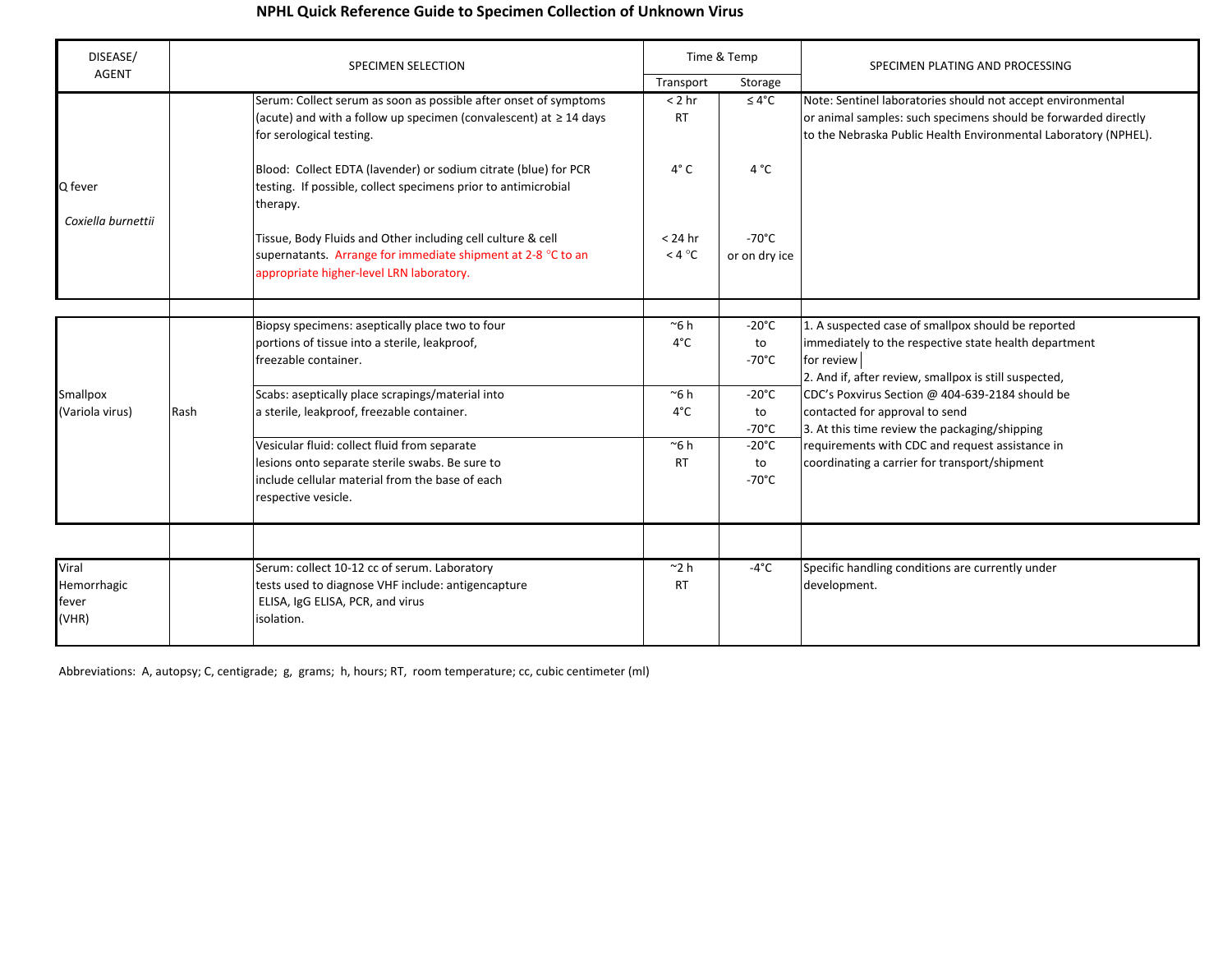| Disease/<br>Agent                             | <b>Specimen Selection</b> |                           |                   |       |                        | <b>Specimen Handling</b> |                | <b>Comments</b>                                                                                                                                                                                                                                                                                                                  |  |  |
|-----------------------------------------------|---------------------------|---------------------------|-------------------|-------|------------------------|--------------------------|----------------|----------------------------------------------------------------------------------------------------------------------------------------------------------------------------------------------------------------------------------------------------------------------------------------------------------------------------------|--|--|
|                                               | Specimen<br>Type          |                           | Clinical Syndrome |       |                        | Specimen<br>volume       | Transport      | Specimen(s) of choice for confirming botulism:<br>a. Serum                                                                                                                                                                                                                                                                       |  |  |
|                                               |                           | Foodbourne                | Infant            | Wound | Intentional<br>Release |                          | temp           | b. Wound/tissue<br>c. Stool and incriminated food                                                                                                                                                                                                                                                                                |  |  |
|                                               | Enema Fluid               | X                         | X                 | X     | X                      | 20 cc                    | $4^{\circ}$ C  | Purge with a minimal amount of sterile nonbacteriostatic<br>water to minimize dilution of toxin                                                                                                                                                                                                                                  |  |  |
|                                               | Food Sample               | X                         | X                 |       | $\mathsf{X}$           | $10-50 g$                | $4^{\circ}$ C  | Foods that support C. botulinum growth will have a pH of<br>3.5-7.0, most common pH is 5.5-6.5. Submit food in original<br>container, placing individually in leak proof sealed transport devices.                                                                                                                               |  |  |
|                                               | Gastric Fluid             | X,A                       | A                 |       |                        | 20 cc                    | $4^{\circ}$ C  | Collect up to 20 cc                                                                                                                                                                                                                                                                                                              |  |  |
| <b>Botulism</b><br>(Clostridium<br>botulinum) | <b>Intestinal Fluid</b>   | $\overline{A}$            | A                 |       |                        |                          | <b>RT</b>      | Autopsy: intestinal contents from various areas of the<br>small and large intestines should be provided                                                                                                                                                                                                                          |  |  |
|                                               | Nasal swab                |                           |                   |       | X                      |                          |                | For aerosolized botulinum toxin exposure, obtain<br>nasal cultures for C. botulinum and serum for mouse<br>toxicity testing                                                                                                                                                                                                      |  |  |
|                                               | Serum                     | X,A                       |                   | X     | X                      |                          | $4^{\circ}$ C  | Serum should be obtained as soon as possible after the<br>onset of symptoms and before antitioxin is given. A<br>minimum of 10 cc of serum (20 cc of whole blood) is<br>required for mouse toxicity testing. In infants, serum<br>is generally, not useful, since the toxin is quickly<br>absorbed before serum can be obtained. |  |  |
|                                               | Stool                     | $\boldsymbol{\mathsf{x}}$ | X                 | X     | X                      |                          | $4^{\circ}$ C  | Botulism has been confirmed in infants with only<br>"pea-sized" stools. Please note: anticholinesterase<br>given orally, as in patients with myasthenia gravis, has<br>been shown to interfer with toxin testing                                                                                                                 |  |  |
|                                               | Vomitus                   | $\mathsf{X}$              |                   |       |                        |                          | 4 $^{\circ}$ C | Collect up to 20 cc                                                                                                                                                                                                                                                                                                              |  |  |
|                                               | Wound/tissue              |                           |                   | X     |                        |                          | <b>RT</b>      | Exudate, tissue or swabs must be collected and<br>transported in an anaerobic transport system. Samples<br>from an enema or feces should also be submitted since<br>the wound may not be the source of botulinum-toxin                                                                                                           |  |  |
|                                               | Environmental<br>sample   |                           | Χ                 |       | Χ                      |                          | <b>RT</b>      | <b>Environmental swabs</b>                                                                                                                                                                                                                                                                                                       |  |  |

Abbreviations: A, autopsy; C, centigrade; g, grams; h, hours; RT, room temperature; cc, cubic centimeter (ml)